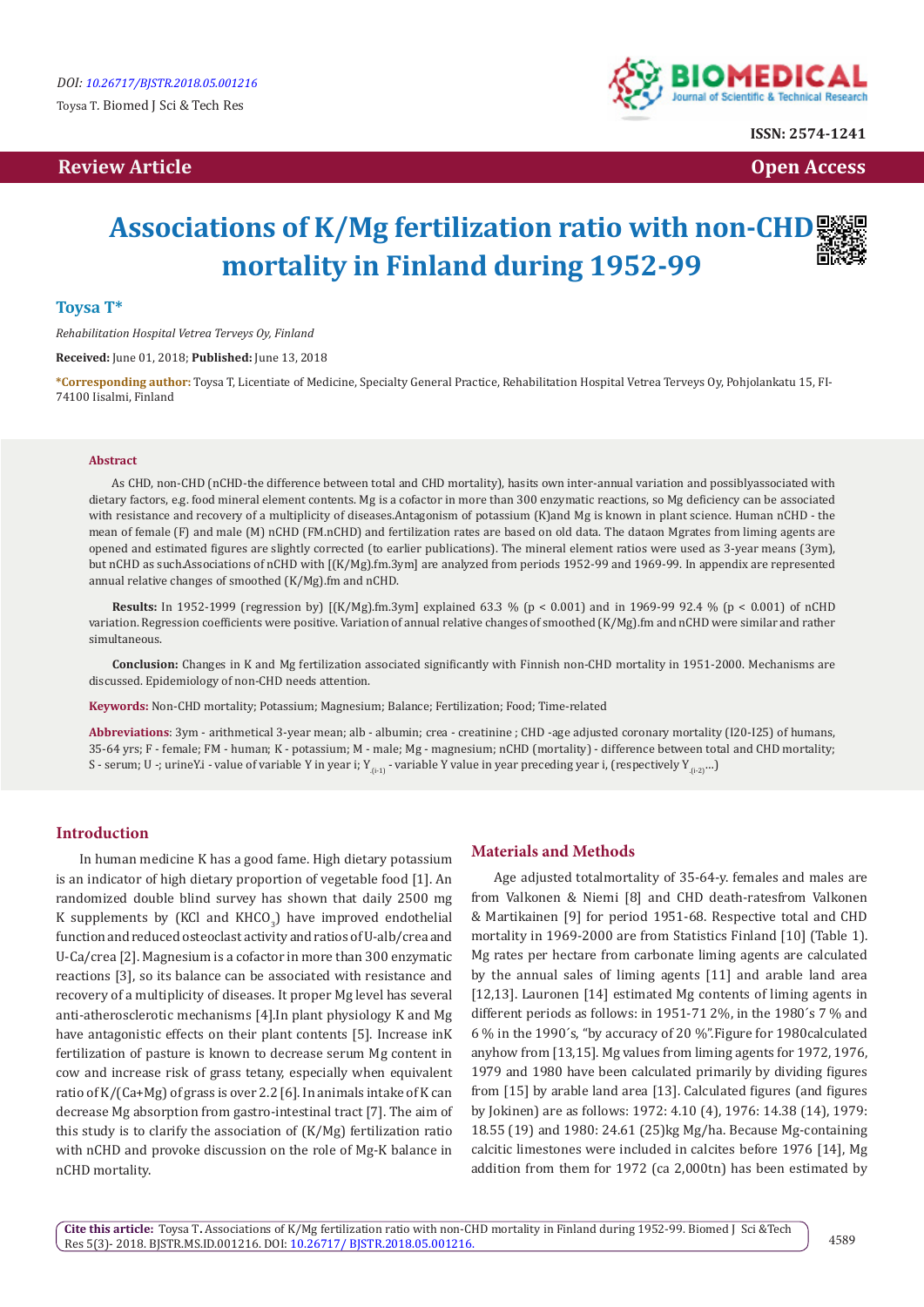Mg-containing calcitic limestones from 1976 (52,700 tn, a´ 3-7 % Mg, by selecting 4 %). By dividing this figure with arable land area we get estimate 0.84 kg Mg/ha for addition and get 4.95 kg Mg/ha for 1972. Values between the fixed figures in the 1970´s are linearly interpolated ([Appendix 1\)](https://biomedres.us/pdfs/BJSTR.MS.ID.001216 Appendix.pdf).

Annual data of Mg (kg/ha) from other sources: (a) fertilizers: 0.85 kg for 1956 [16], figures for 1951-55(0.63-0.91) are approximated by consumption of phosphates [17] because remarkable part of Mg came from bone meal [16]. Value 1.7kg (with 0.85kg addition) for 1957 comes from the beginning production of dolomitic nitro chalk in Oulu [16]. Figures for 1970-80 (2.3-4.1) are from [15] and for 1981-2000 (2.7-8.7) from [18,19]. Values for years with missing figures are linearly interpolated. Annual estimate (0.77 kg) for Mg deposition is included [15]. Consumption of K fertilizers are from Sillanpää (kg/ha) for 1951-60[17], and for 1961-2000 from FAOSTAT [20]. (Table 1 shows rates of Ca, Mg and K mineral fertilizers including liming agents).

## **Table 1.**

| Total and CHD mortality of females (F) and males (M) and (partially revised) mineral fertilization (.fm) of Ca, Mg and K |              |              |              |              |                                              |       |       |      |              |  |  |
|--------------------------------------------------------------------------------------------------------------------------|--------------|--------------|--------------|--------------|----------------------------------------------|-------|-------|------|--------------|--|--|
|                                                                                                                          | <b>F.TOT</b> | <b>F.CHD</b> | <b>M.TOT</b> | <b>M.CHD</b> | approximate<br>$Mg-9$<br>of liming<br>agents | Ca.fm | Mg.fm | K.fm | <b>F.TOT</b> |  |  |
| 1951                                                                                                                     | 727          | 122          | 1467         | 410          | 2,00                                         | 1787  | 252   | 338  | 1951         |  |  |
| 1952                                                                                                                     | 713          | 113          | 1373         | 388          | 2,00                                         | 1791  | 251   | 451  | 1952         |  |  |
| 1953                                                                                                                     | 683          | 104          | 1363         | 363          | 2,00                                         | 2454  | 307   | 451  | 1953         |  |  |
| 1954                                                                                                                     | 653          | 96           | 1308         | 371          | 2,00                                         | 2707  | 328   | 464  | 1954         |  |  |
| 1955                                                                                                                     | 637          | 103          | 1363         | 385          | 2,00                                         | 2599  | 319   | 445  | 1955         |  |  |
| 1956                                                                                                                     | 630          | 92           | 1323         | 368          | 2,00                                         | 2842  | 341   | 470  | 1956         |  |  |
| 1957                                                                                                                     | 647          | 86           | 1348         | 358          | 2,00                                         | 2882  | 415   | 489  | 1957         |  |  |
| 1958                                                                                                                     | 603          | 88           | 1303         | 361          | 2,00                                         | 3050  | 432   | 520  | 1958         |  |  |
| 1959                                                                                                                     | 587          | 90           | 1268         | 383          | 2,00                                         | 3578  | 480   | 520  | 1959         |  |  |
| 1960                                                                                                                     | 583          | 92           | 1303         | 392          | 2,00                                         | 3575  | 480   | 621  | 1960         |  |  |
| 1961                                                                                                                     | 583          | 98           | 1303         | 421          | 2,00                                         | 3842  | 506   | 605  | 1961         |  |  |
| 1962                                                                                                                     | 583          | 107          | 1338         | 468          | 2,00                                         | 2940  | 432   | 602  | 1962         |  |  |
| 1963                                                                                                                     | 570          | 103          | 1348         | 472          | 2,00                                         | 4354  | 551   | 731  | 1963         |  |  |
| 1964                                                                                                                     | 557          | 99           | 1343         | 501          | 2,00                                         | 4801  | 588   | 815  | 1964         |  |  |
| 1965                                                                                                                     | 550          | 101          | 1368         | 501          | 2,00                                         | 4500  | 564   | 856  | 1965         |  |  |
| 1966                                                                                                                     | 540          | 97           | 1318         | 505          | 2,00                                         | 3884  | 513   | 842  | 1966         |  |  |
| 1967                                                                                                                     | 527          | 105          | 1343         | 515          | 2,00                                         | 3607  | 486   | 894  | 1967         |  |  |
| 1968                                                                                                                     | 523          | 98           | 1343         | 512          | 2,00                                         | 3786  | 495   | 1039 | 1968         |  |  |
| 1969                                                                                                                     | 524          | 91           | 1371         | 495          | 2,00                                         | 3895  | 506   | 1082 | 1969         |  |  |
| 1970                                                                                                                     | 491          | 88           | 1299         | 477          | 2,00                                         | 3938  | 511   | 1126 | 1970         |  |  |
| 1971                                                                                                                     | 484          | 90           | 1350         | 506          | 2,00                                         | 4459  | 596   | 1175 | 1971         |  |  |
| 1972                                                                                                                     | 456          | 85           | 1256         | 470          | 2,84                                         | 4174  | 726   | 1207 | 1972         |  |  |
| 1973                                                                                                                     | 427          | 84           | 1235         | 465          | 3,40                                         | 4647  | 907   | 1353 | 1973         |  |  |
| 1974                                                                                                                     | 442          | 82           | 1242         | 462          | 3,96                                         | 3202  | 722   | 1412 | 1974         |  |  |
| 1975                                                                                                                     | 430          | 81           | 1183         | 453          | 4,53                                         | 4883  | 1260  | 1264 | 1975         |  |  |
| 1976                                                                                                                     | 416          | 80           | 1190         | 469          | 5,09                                         | 5459  | 1535  | 1050 | 1976         |  |  |
| 1977                                                                                                                     | 401          | 73           | 1185         | 469          | 5,57                                         | 3818  | 1176  | 1110 | 1977         |  |  |
| 1978                                                                                                                     | 377          | 73           | 1119         | 442          | 6,06                                         | 5327  | 1726  | 1208 | 1978         |  |  |
| 1979                                                                                                                     | 378          | 74           | 1070         | 416          | 6,54                                         | 5270  | 1870  | 1281 | 1979         |  |  |
| 1980                                                                                                                     | 357          | 63           | 1026         | 390          | 6,47                                         | 6789  | 2426  | 1271 | 1980         |  |  |
| 1981                                                                                                                     | 352          | 65           | 1015         | 392          | 7,00                                         | 4108  | 1607  | 1196 | 1981         |  |  |
| 1982                                                                                                                     | 342          | 59           | 974          | 376          | 7,00                                         | 6172  | 2291  | 1382 | 1982         |  |  |
| 1983                                                                                                                     | 352          | 56           | 939          | 349          | 7,00                                         | 10115 | 3846  | 1420 | 1983         |  |  |
| 1984                                                                                                                     | 327          | 56           | 938          | 347          | 7,00                                         | 7196  | 2774  | 1337 | 1984         |  |  |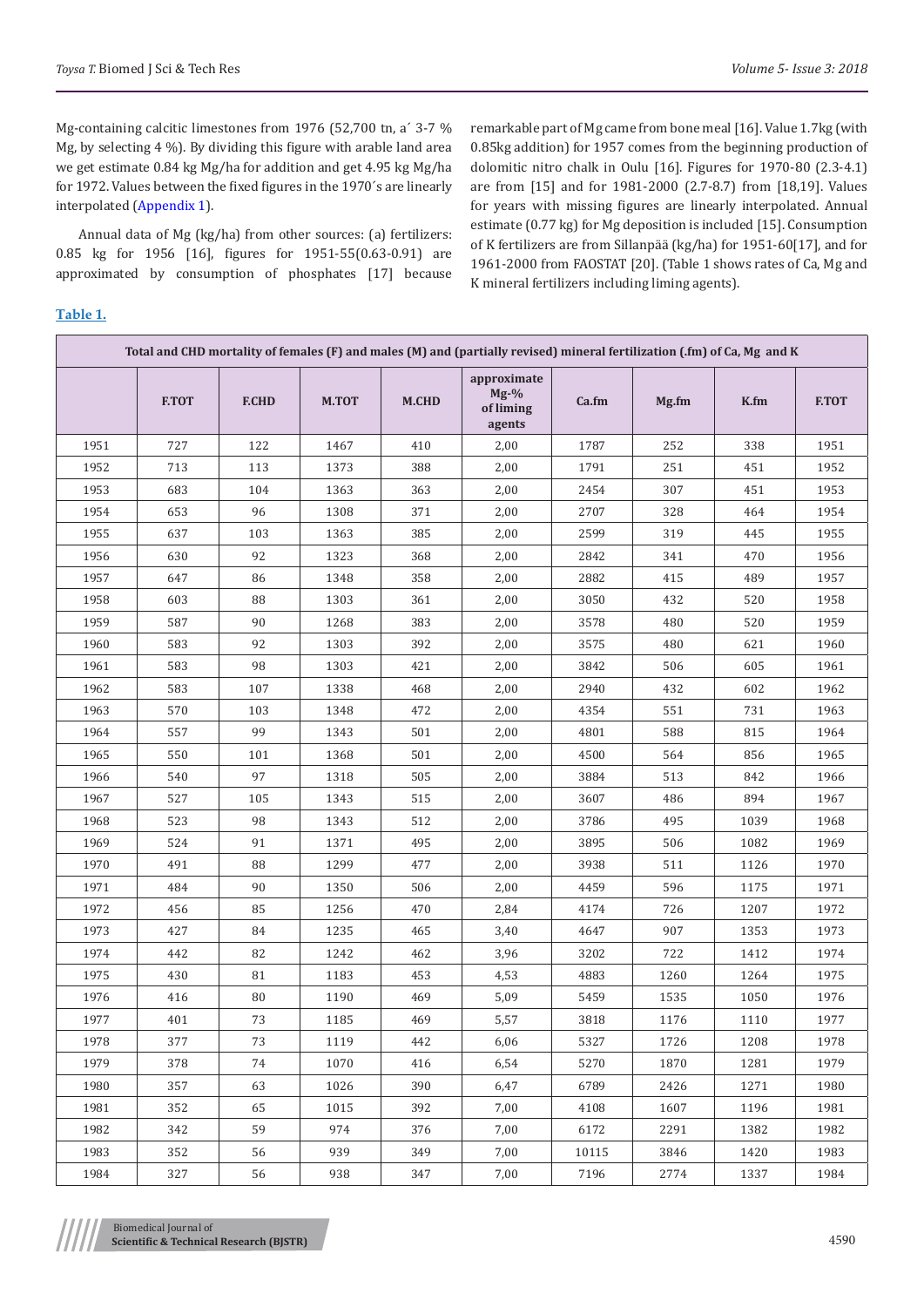| 1985 | 329 | 56 | 960 | 347 | 7,00 | 9791 | 3720 | 1346 | 1985 |
|------|-----|----|-----|-----|------|------|------|------|------|
| 1986 | 333 | 54 | 931 | 322 | 7,00 | 6990 | 2659 | 1363 | 1986 |
| 1987 | 336 | 58 | 890 | 291 | 7,00 | 7980 | 3051 | 1401 | 1987 |
| 1988 | 338 | 53 | 893 | 280 | 7,00 | 6827 | 2647 | 1324 | 1988 |
| 1989 | 326 | 45 | 887 | 275 | 7,00 | 7188 | 2879 | 1325 | 1989 |
| 1990 | 318 | 43 | 864 | 254 | 6,00 | 7920 | 3014 | 1114 | 1990 |
| 1991 | 314 | 37 | 829 | 236 | 6,00 | 6018 | 2169 | 820  | 1991 |
| 1992 | 310 | 35 | 801 | 223 | 6,00 | 4386 | 1595 | 829  | 1992 |
| 1993 | 306 | 33 | 765 | 202 | 6,00 | 7028 | 2485 | 822  | 1993 |
| 1994 | 287 | 31 | 728 | 191 | 6,00 | 6930 | 2422 | 832  | 1994 |
| 1995 | 291 | 29 | 727 | 181 | 6,00 | 6345 | 2319 | 843  | 1995 |
| 1996 | 273 | 27 | 701 | 171 | 6,00 | 7416 | 2633 | 822  | 1996 |
| 1997 | 284 | 23 | 685 | 157 | 6,00 | 7800 | 2616 | 799  | 1997 |
| 1998 | 272 | 28 | 683 | 150 | 6,00 | 7008 | 2379 | 784  | 1998 |
| 1999 | 268 | 23 | 672 | 146 | 6,00 | 7026 | 2361 | 801  | 1999 |
| 2000 | 277 | 25 | 641 | 149 | 6,00 | 5217 | 1807 | 778  | 2000 |

Figure 1 shows the relative values of CHD,nCHD and [(K/Mg). fm.3ym], in percentsto their respective values in 1957. Figure 2 represents relative changes in CHD and nCHD during 1969-2000. In 1969-83 nCHD decreased faster than CHD, after 1985 CHD decrease was faster. Interesting is the stagnation and a small increase in nCHD between 1984 and 1992.



**Figure 1:** K and Mg mineral fertil uization equivalent ratio (3-years means), CHD and nCHD morality relative to their values in 1957.

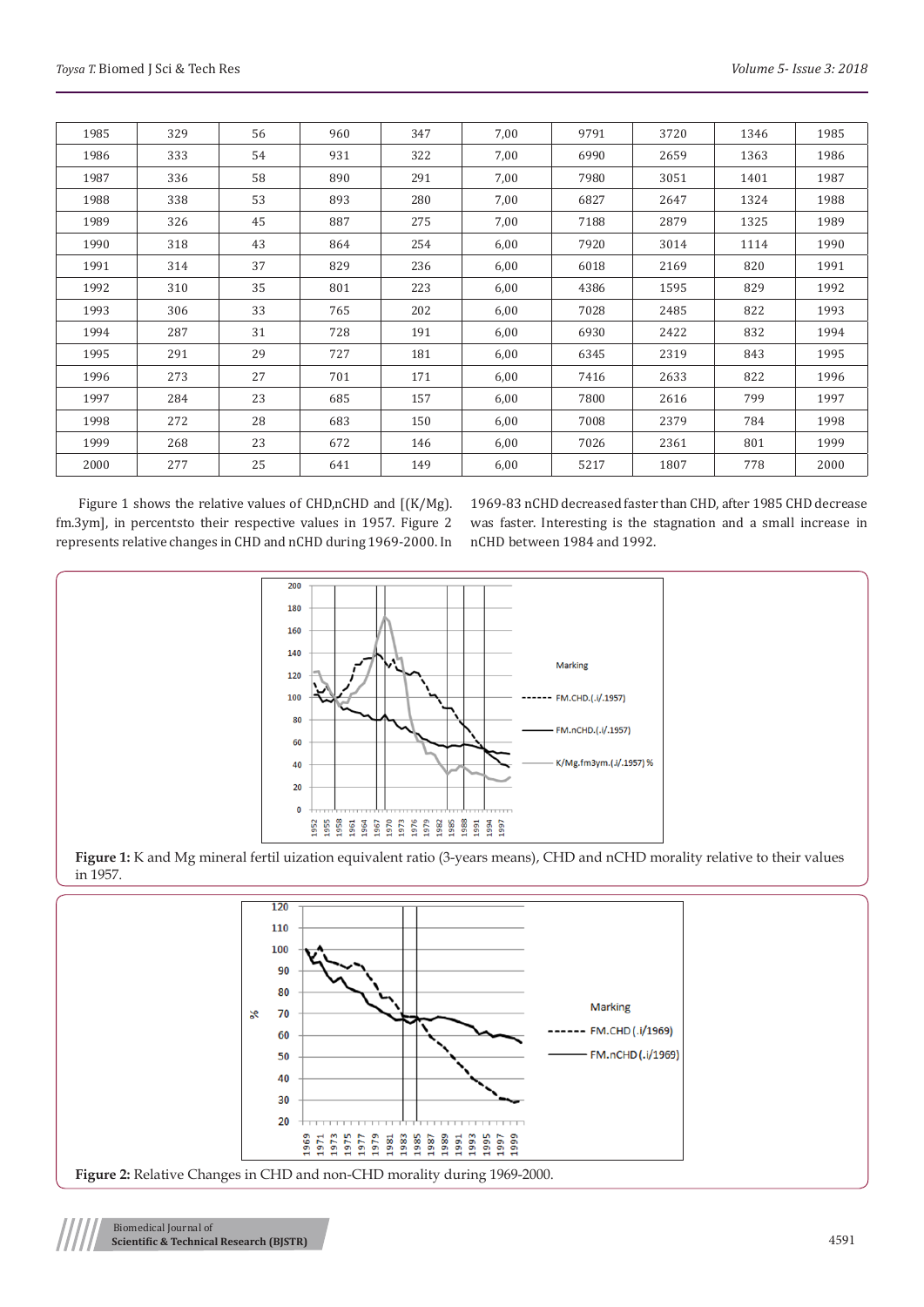## **Results**

In 1952-1999 (regression by) [(K/Mg).fm.3ym] explained 63.3  $\%$  (p < 0.001) of nCHD variation (Figure 3). In 1969-99 (regression

by) [(K/Mg).fm.3ym] explained 92.4 % (p < 0.001) of nCHD variation (Figure 4).





## **Discussion**

K [2] and Mg [4] and have shown cardiovascular benefits in humans, so this statisticaldisadvantage of (K/Mg) fertilization ratio concerning nCHDseems to be a surprise. Study of He et al. [2] seems to show that Mg absorption was possibly not disturbed by K supplements. Figure 1 possibly supports CV benefits in 1967-69, when during rapid (K/Mg) increase CHD begun to decrease (Figure 1) but increase of nCHD continued. On the other side during the rapid decrease of nCHD in 1969-82 associated with rapid decrease of (K/Mg). fm ("causing" increase in CHD/total mortality ratio).

In the 1970's Finnish daily food (600 g dry weight - DW) contained 4,500mg K, 1500mg Ca and 440mg Mg, i.e. equivalent ratio of K/(Ca+Mg) was 1.0 [1]. First additional 5 g K could raise this ratio ad 2.2, i.e.the danger of "grass tetany" by Finnish people is very limited without strong K supplementation and calcium reduction from the level in the 1970's. According to my old textbook of physiology the minimum daily requirement of K is 1g [21]. Textbook of biochemistry wrote that "2 to 4 g. of potassium ... in the diet per day is more than sufficient" [22a]. Late veterinary surgeon Seppo Haaranen told often: "Potassium causes an enormous stress to cow kidneys, because so much K is needed to be excreted" [23]. Renin-angiotensin system works via adrenal gland regulation [22b]. Possibly K is associated stronger than Mg with renin-angiotensinadrenergic system [24] and in "pharmacological" doses could better inhibit it (?). Although inhibition of renin-angiotensin-adrenergic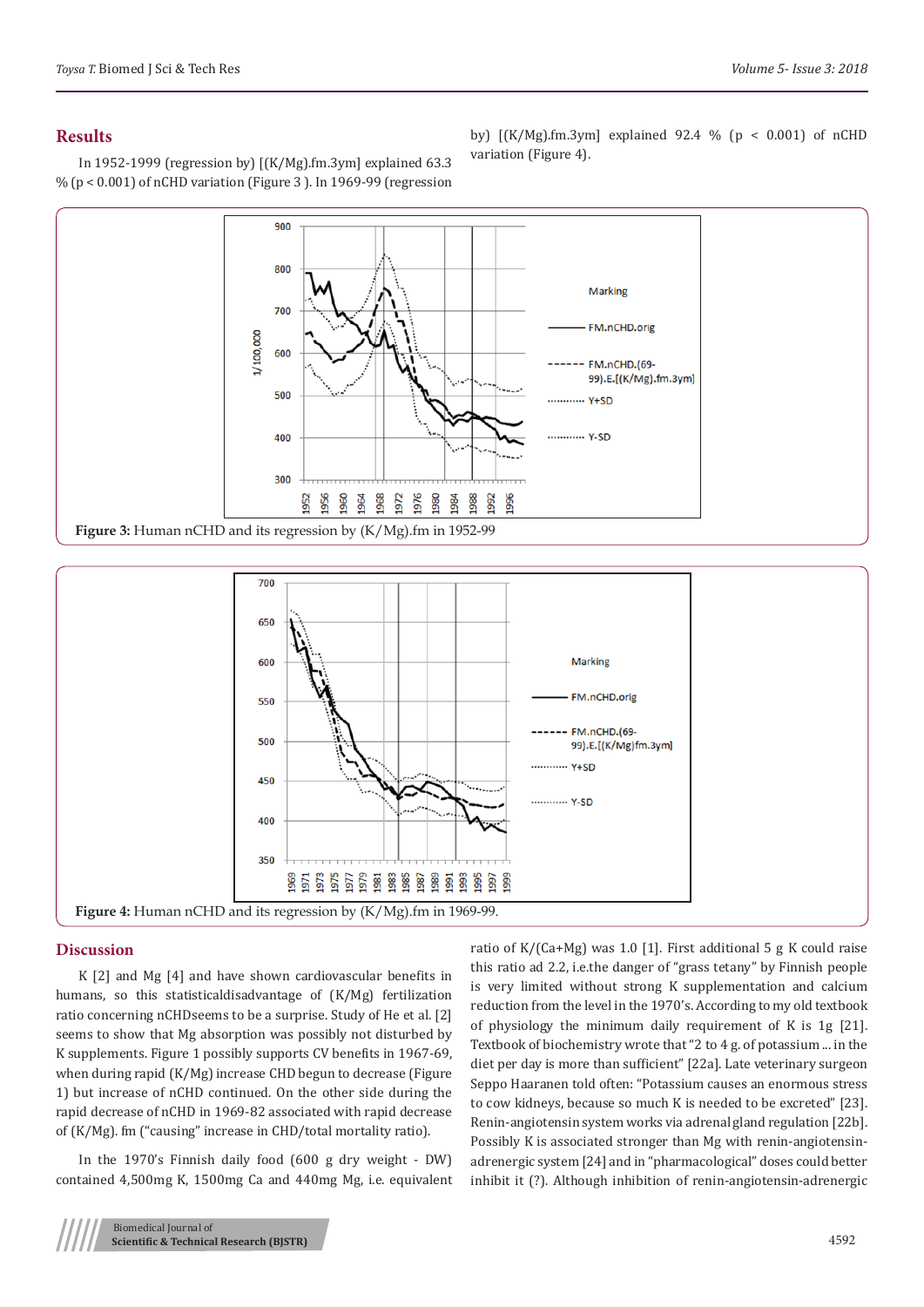system can produce cardiovascular benefits, this inhibition could make some unbeneficial effects in the physiological defence system [25]. Anyhow some of the Mg benefits could be based on K balance control [26].

Distribution of Mg-rich mines and quarries has been and is different in different areas of Finland. In the 1950's the highest Mg contents of liming agents (> 10 %) situated in the northern Finland, northward from Joensuu-Kuopio-Kokkola line, (with high CHD mortality!). But the effect of liming agents on soil Mg could have been shorter than the average period between supplementations (5 years?) on those coarse northern soils [27]. Because of the relative supplementation of all NPK-fertilizers [17,20] have been similar, the graphics and associations of K/Mg are similar with NPK/Mg. The roles of N and P need further discussion [28].

The need of adjustments to Mg-% caused by Mg-containing calcitic lime stones in (1972 and 1951-71) has been a big problem, when during the last years advises of late Lauronen have not been

available. Obviously 2,000 tn for 1972 is an overestimation, because it based on data from 1976, and after 1972 Mg percents of liming agents were remarkably increasing. Slight estimations downwards are included in [4,28]. In [4], opposite to [28], I concluded (and wrote) that years 1951-71 needed the same 0.5 % addition as 1972. But it was an error [29]. The figures of annual sales of liming agents have been compliant with [8], but figures concerning area used before 2008 have had biases and caused a part of the discrepancies between [15] and [4,28].

Fields get Mg via deposition [15], but possible is that losses per air can be remarkable, too. Association parameters calculated by 3-y means values can make bias, but raw fertilization figures make their own bias, because duration of action is longer than one year. This is justified even by the fact that the amount of explained by regression is not the same as its causal impact.



## **Conclusion**

Changes in K and Mg fertilization associated significantly with Finnish non-CHD mortality in 1951-2000. Epidemiology of non-CHD needs attention.

## **Acknowledgement**

I am grateful to Professor Osmo Hänninen and late veterinary surgeon Seppo Haaranen for several discussions.

#### **References**

- 1. [Koivistoinen P \(1980\) Mineral Element Composition of Finnish Foods:](https://trove.nla.gov.au/work/21775350?q&versionId=26191687)  [N, K, Ca, Mg, P, S, Fe, Cu, Mn, Zn, Mo, Co, Ni, Cr, F, Se, Si, Rb, Al, B, Br, Hg,](https://trove.nla.gov.au/work/21775350?q&versionId=26191687)  [As, Cd, Pb and Ash. Acta Agriculturae Scandinavica Supplementum 22.](https://trove.nla.gov.au/work/21775350?q&versionId=26191687)
- 2. [He FJ, Marciniak M, Carney C, Markandu ND, Anand V, et al. \(2010\)](https://www.ncbi.nlm.nih.gov/pubmed/20083724)  [Effects of potassium chloride and potassium bicarbonate on endothelial](https://www.ncbi.nlm.nih.gov/pubmed/20083724)  [function, cardiovascular risk factors, and bone turnover in mild](https://www.ncbi.nlm.nih.gov/pubmed/20083724)  [hypertensives. Hypertension 55\(3\): 681-688.](https://www.ncbi.nlm.nih.gov/pubmed/20083724)
- 3. [Elin RJ \(1994\) Magnesium: the fifth but forgotten electrolyte. Am J](https://www.ncbi.nlm.nih.gov/pubmed/7942627)  [ClinPathol 102\(5\): 616-622.](https://www.ncbi.nlm.nih.gov/pubmed/7942627)
- 4. Töysä T, Hänninen H (2017) Mg/Ca ratio in fertilization and agricultural soils, Mg percent of liming agents and human mortality in Finland during 1961-90. J Afr Ass Physiol Sci 5(1): 29-40.
- 5. [Itallie TB van \(1938\) Cation equilibria in plants in relation to the soil.](https://journals.lww.com/soilsci/Citation/1948/05000/CATION_EQUILIBRIA_IN_PLANTS_IN_RELATION_TO_THE.4.aspx) [Soil Sci 65\(5\): 393-416.](https://journals.lww.com/soilsci/Citation/1948/05000/CATION_EQUILIBRIA_IN_PLANTS_IN_RELATION_TO_THE.4.aspx)
- 6. Kemp A (1957) Grass tetany in grazing milking cows. Netherlands J Agr Sci 5: 4-17.
- 7. Wylie MJ, Fontenot JP, [Greene LW \(1985\) Absorption of](https://www.ncbi.nlm.nih.gov/pubmed/4077768) magnesium and [other macrominerals in sheep infused with potassium in different parts](https://www.ncbi.nlm.nih.gov/pubmed/4077768) [of the digestive tract. J Anim Sci 61\(5\): 1219-1229.](https://www.ncbi.nlm.nih.gov/pubmed/4077768)
- 8. Valkonen T, Niemi ML (1982) Age standardized mortality. The development of cardiovascular mortality in Finland from 1951-1978. Population Research Yearbook 32-44.
- 9. Valkonen T, Martikainen P (1990) Development of mortality from ischaemic heart disease in subgroups of the population in Finland. Social Medicine Magazine, Journal of Social Medicine 27: 273-288.
- 10. Age adjusted coronary mortality (I20-I25) of men and women, 35-64 yrs, in Finland in 1969-2000. Source: © Statistics Finland, Causes of Death.